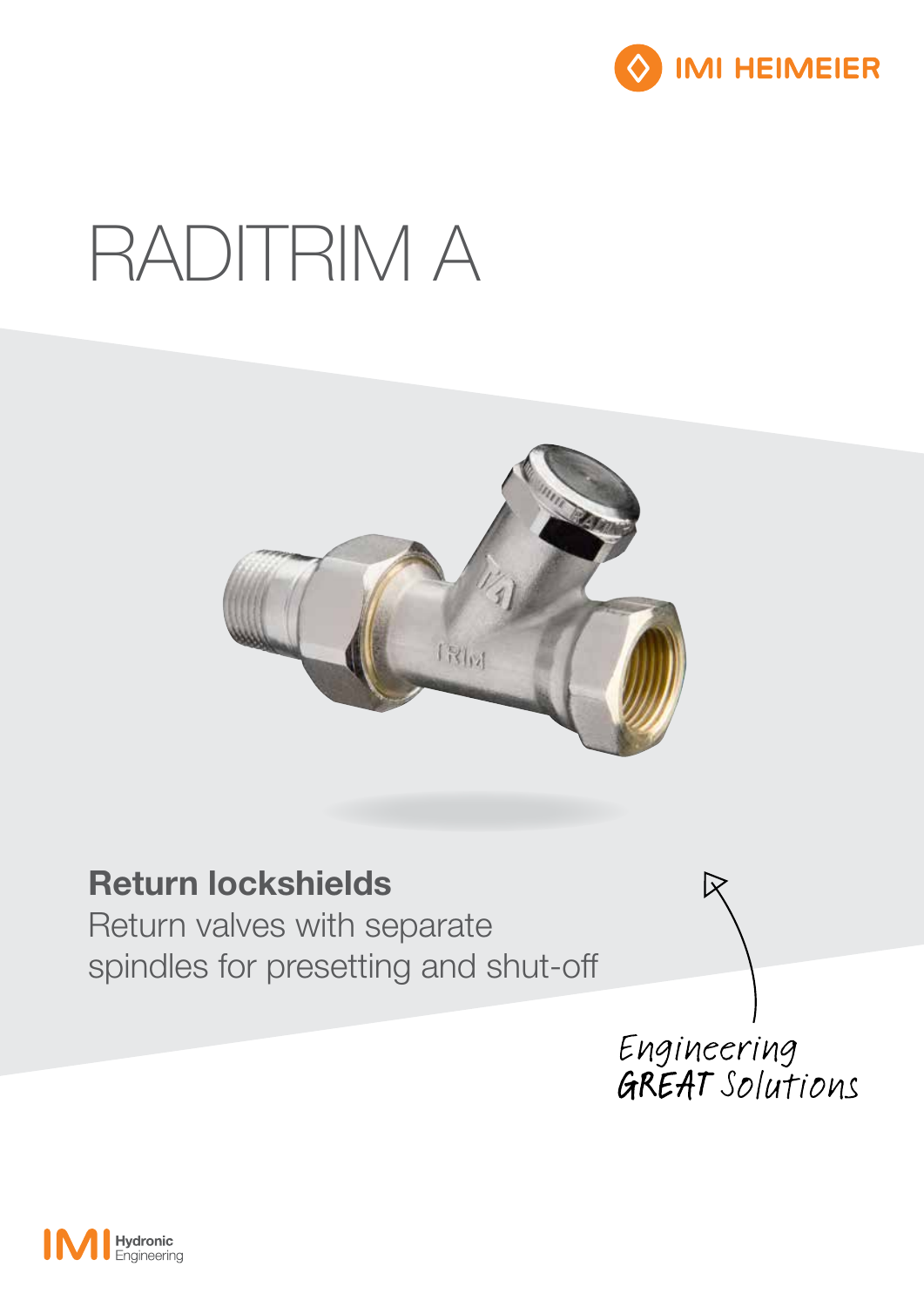# RADITRIM A

This rugged balancing and shut-off return valve is designed for radiators and terminal units, and is the ideal product for heating, cooling and tap water systems. If the valve is subsequently closed, the presetting will not be lost.

### Key features

#### > Presetting

Set the right flow level in advance for more accurate balancing. Simple allen key operation.

#### > Double spindle

Separate spindles for presetting and shut off ensures easier maintenance.

### Technical description

#### Application:

Heating and cooling systems Tapwater systems

#### Function:

Adjustment Presetting Shut-off

Dimensions: DN 10-15

Pressure class: PN 16

## $>$  AMETAL<sup>®</sup>

Dezincification resistant alloy that guarantees a longer valve lifetime, and lowers the risk of leakage.



#### Temperature:

Max. working temperature: 120°C Min. working temperature: -10°C

#### Material:

Valve body: AMETAL® Disc: AMETAL® Spindles: AMETAL® Lid: Brass O-rings: Nitril Straight union: AMETAL®

AMETAL® is the dezincification resistant alloy of IMI Hydronic Engineering.

#### Surface treatment: Nickel-plated.

#### Marking:

Valve body marked with TA, TRIM, inch size and presetting cap marked with RADITRIM A.

## **Setting**

#### Shut-off/Presetting

Two valve discs, one for shut-off and one for presetting.

#### Presetting RADITRIM A

Preset the valve by removing the cover and using an Allen key to close the presetting spindle completely. Then open the presetting spindle (inner cone, allen key 3 mm) by the number of turns as shown in the diagram to give the required setting. Check that the shut-off spindle (outer cone, allen key 4 mm) is fully open, and then finish by replacing the cover. Note: If the valve is subsequently closed, the presetting will not be lost.

Size of allen key Outer cone 4 mm

Inner cone 3 mm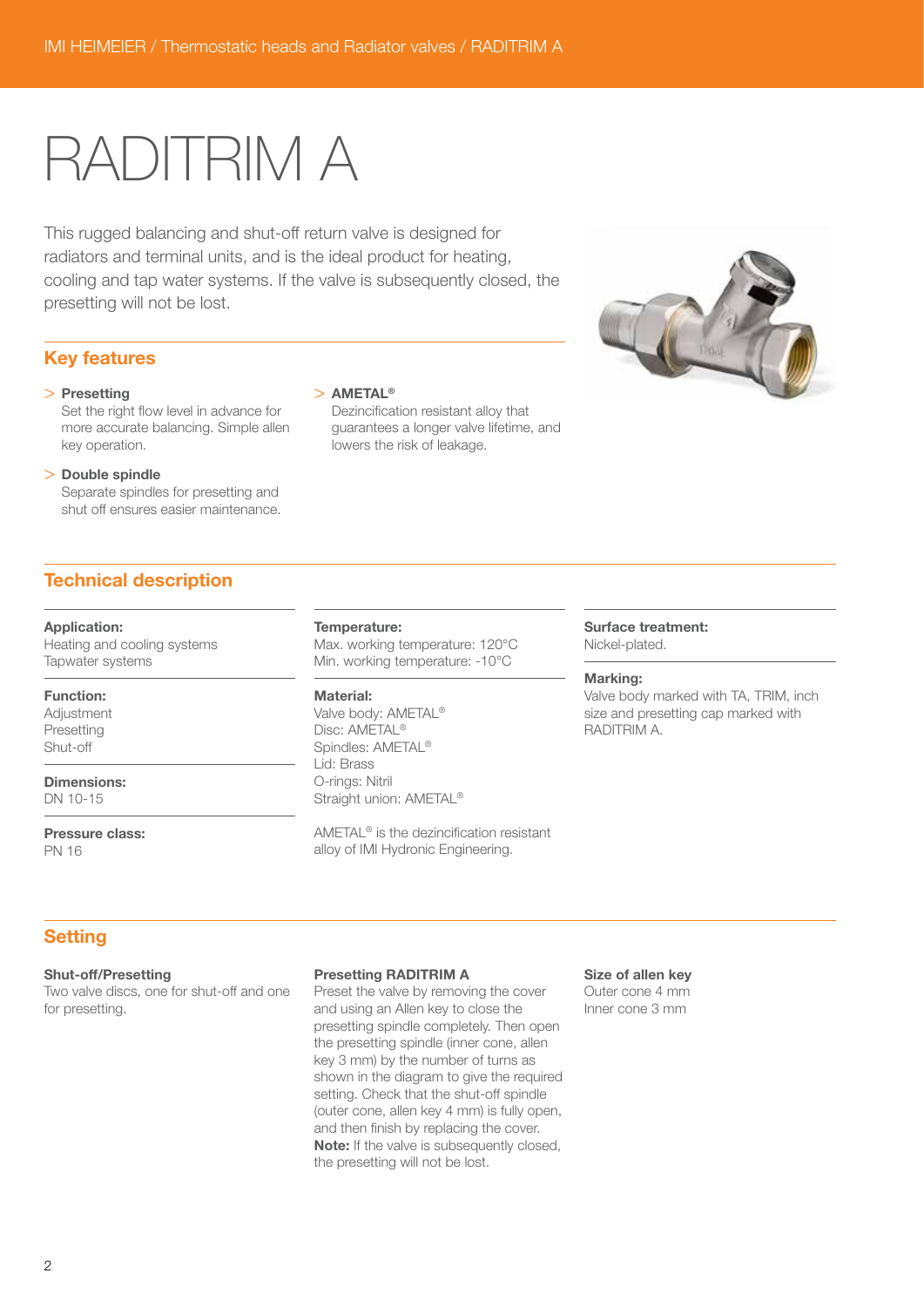## Diagram RADITRIM A DN 10



| <b>Number of turns</b> | Kv    |
|------------------------|-------|
| 0.5                    | 0.035 |
| 0.75                   | 0.065 |
| 1                      | 0.1   |
| 1.25                   | 0.165 |
| 1.5                    | 0.23  |
| 1.75                   | 0.3   |
| 2                      | 0.37  |
| 2.25                   | 0.44  |
| 2.5                    | 0.5   |
| $^{+}$                 | 0.6   |

Deliverey setting  $\check{\phantom{a}}$  = Fully open

#### Diagram RADITRIM A DN 15



| <b>Number of turns</b> | Κv    |
|------------------------|-------|
| 0.5                    | 0.035 |
| 0.75                   | 0.07  |
|                        | 0.105 |
| 1.25                   | 0.165 |
| 1.5                    | 0.25  |
| 1.75                   | 0.33  |
| $\overline{2}$         | 0.44  |
| 2.25                   | 0.55  |
| 2.5                    | 0.78  |
| $\star$                | 0.9   |
|                        |       |

Deliverey setting \*) = Fully open